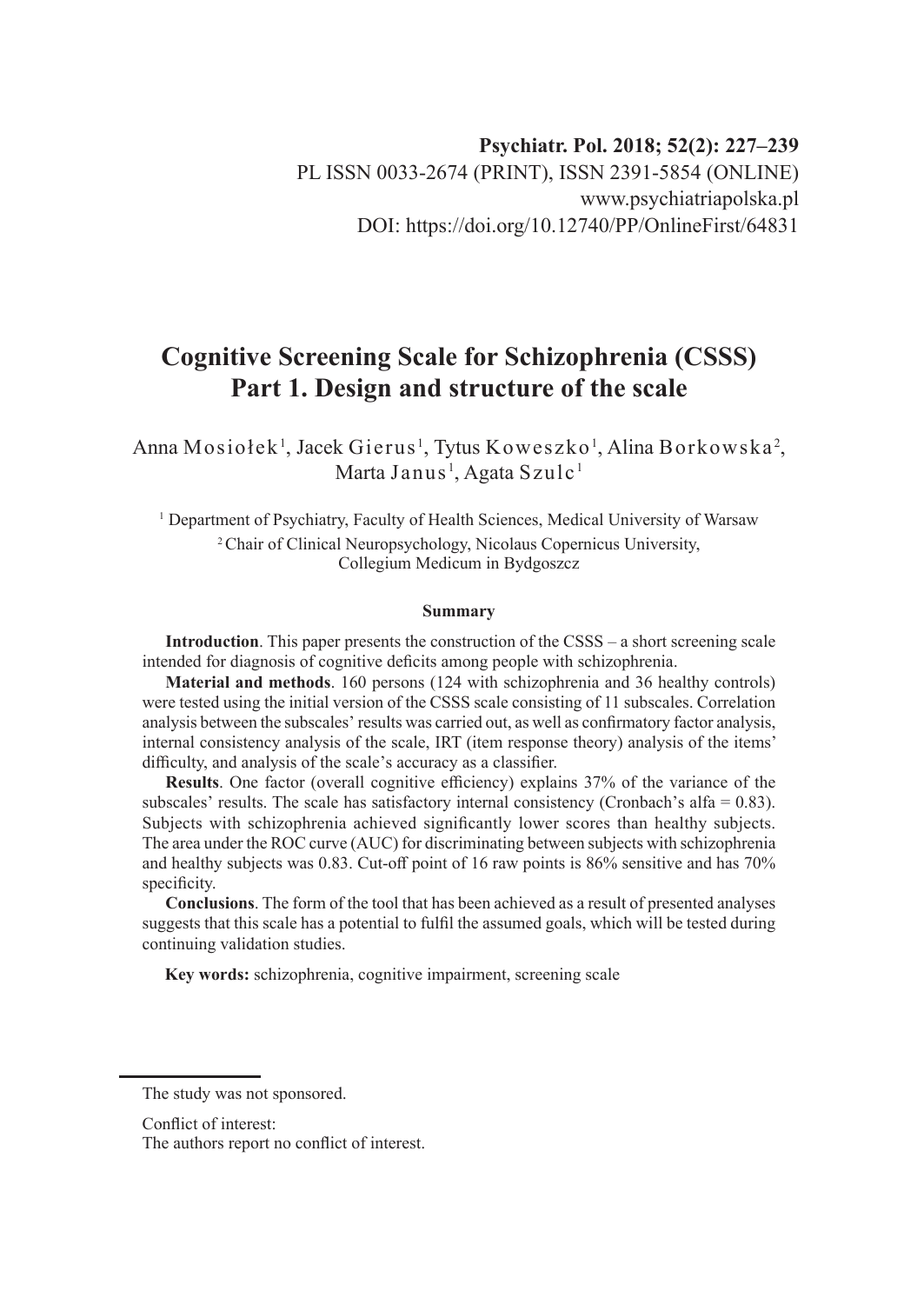#### **Introduction**

Cognitive impairment in the course of schizophrenia, starting even before the first episode of psychosis and maintaining or exacerbating under the influence of additional factors have been well documented in numerous studies and meta-analyses [1–3]. More and more often, the symptoms of schizophrenia are also perceived as entropy of the mind, an integral part of which is cognitive impairment in the procedural area (operational functions and motor skills) and disorders of basic cognitive functions like attention, memory, or concentration [4]. Typical areas of cognitive functioning that need measuring and that are included in tools designed for patients with schizophrenia are: linguistic learning, operational memory, motor rapidity, verbal fluency, attention, operational functions, as well as social cognition and visual learning (BACS and MATRICS test batteries) [5, 6]. Research on methods designed for patients with schizophrenia have mostly been based on assumptions related with: 1) highly unsatisfactory results of pharmacological treatment of cognitive impairments; 2) verified significant influence of cognitive rehabilitation on social functioning and biological functions; and 3) documented specific areas that become hindered in the course of this illness [6]. Application of the MATRICS standard, however, usually requires a computer, specialist training for diagnosticians and between 90 and 120 minutes [6]. Those methods are also expensive and that makes them barely available in the Polish healthcare system.

Some of the screening methods, like the Mini-Mental State Examination (MMSE), are designed to identify more severe cognitive disorders [7], while those with sufficient sensitivity and specificity in identifying milder disorders were not created with schizophrenic patients in mind. Surprisingly, some of those methods have better diagnostic properties than methods specifically designed for diagnosing cognitive functions in schizophrenia. One of the examples of such a situation is the Montreal Cognitive Assessment Scale (MoCA) – a short, free, non-computer based screening scale that turned out to be a better classifier in identifying patients that meet the criteria of a severe mental illness (SMI) than the Brief Assessment of Cognition in Schizophrenia (BACS). 89% of people meeting the criteria of SMI obtained a result below 26 points on that scale, with its 61% specificity [8, 9]. Such results suggest that the use of simple, inexpensive methods that do not require long-term trainings in order to identify people who experience difficulties in functioning and at the same time cognitive impairments can be just as efficient as using more complex tools. Such results can be explained by the fact that both the complex overall result of the BACS and the overall result of the MoCA measure a very similar factor (overall cognitive ability), which in both cases correlates with the level of overall functioning. Moreover, the MoCA was created in order to recognize mild cognitive disorders, so the essence of this method is to find a subtle threshold, beyond which cognitive disorders become functionally noticeable. This might be the factor that can explain the slight advantage of this short and simple method.

All methods of assessing cognitive functions in schizophrenia have limited predictive value. One may attempt to predict the occurrence of an episode of psychosis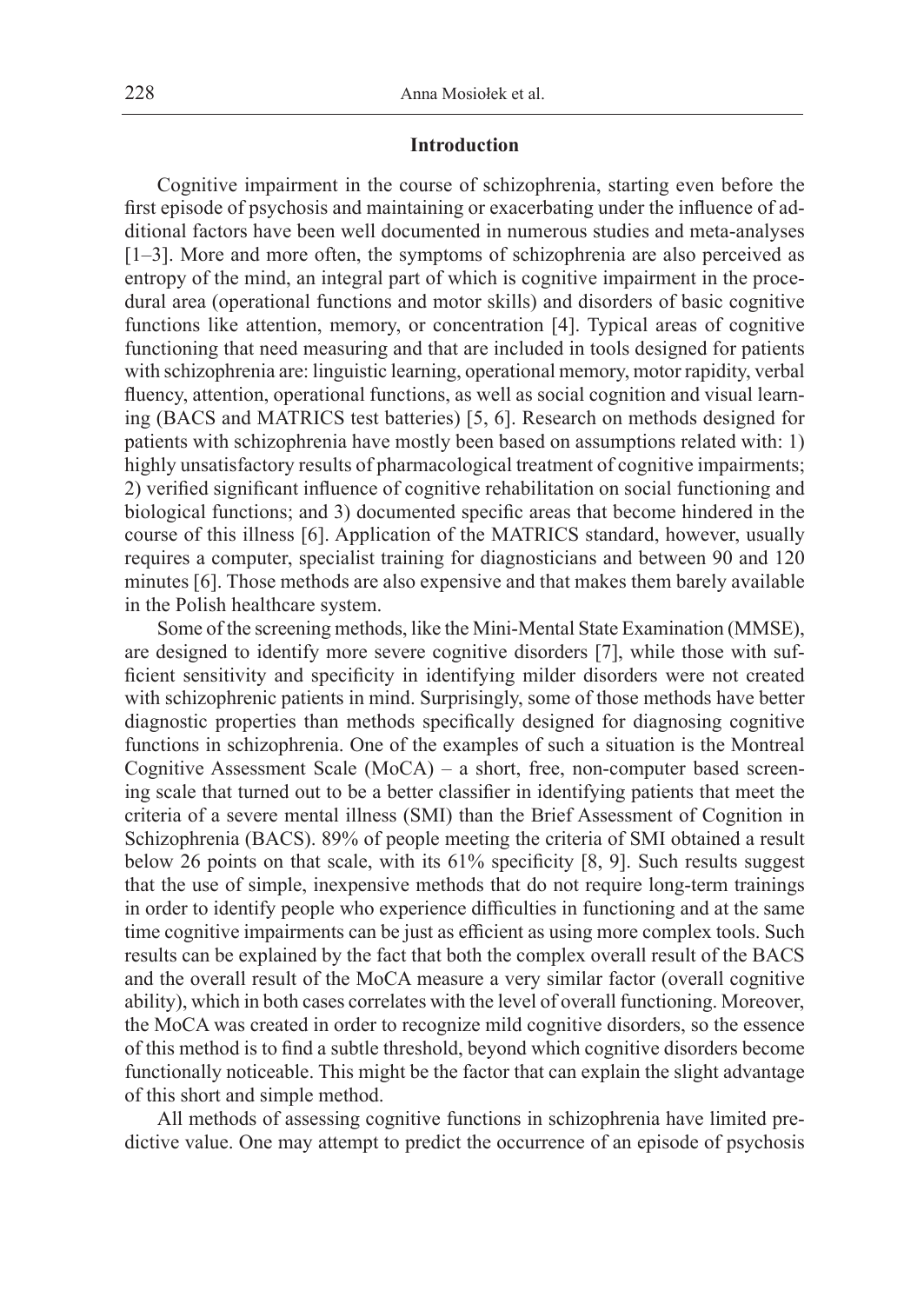based on a deterioration in cognitive function that takes place beforehand. However, such deterioration may also occur under the influence of other factors. In the course of the illness, it is difficult to predict future levels of cognitive functions on the basis of measuring them, as deterioration caused by the illness itself usually takes place before the first episode of psychosis, and the possibility of further decline of cognitive functioning depends on too many factors (treatment, addictions, social stigmatization, rehabilitation, etc.) However, overall results of methods used for the assessment of cognitive functions in schizophrenia are usually good predictors of the overall level of functioning [10, 11]. The described aspect of diagnostic value also seems to be considerably closely related to the purpose of applying such methods in clinical practice: identifying patients whose functioning in the society could be influenced by cognitive rehabilitation.

This article presents the first stage of construction of a short screening method that would meet all of the following criteria: assess overall cognitive functioning, be easy to use, relate to cognitive difficulties experienced by patients with schizophrenia, take no longer than 15–20 minutes to perform. At this stage, the structure and some reliability parameters were measured; it was also evaluated whether this method is able to efficiently distinguish people with schizophrenia from healthy people.

Further stages of the research are going to be presented in a subsequent article. It is going to concern external accuracy, accuracy in relation to clinical data, and a comparison of the efficiency of the CSSS and the Brief Assessment of Cognition in Schizophrenia in differentiating patients fulfilling and not fulfilling the criteria of Severe Mental Illness.

#### **Aim**

The aim of this article is to present the method of constructing the Cognitive Screening Scale for Schizophrenia (CSSS), along with its factor structure, internal consistency and initial tests on whether the CSSS is a good classifier distinguishing hospitalized patients with schizophrenia from a control group of healthy people. This article shall deliver preliminary data for further validation research.

## **Material and method**

## Construction of the tool

In a draft version of the method, the sub-tests planned to be used are based on well-known and widely used methods, elements of a psychiatric test traditionally applied in examining patients with schizophrenia, and experimental and clinical trials.

The sub-test Planning and Switching is based on the popular TMT B connect-thedots test and on the MoCA scale [12. 13]. It is, however, given to the patient without preparation or time control. In this case, it measures various functions: understanding and remembering long instructions, planning, attention switching, and visuospatial functions. It was assumed that all difficulties with supervisory and attention functions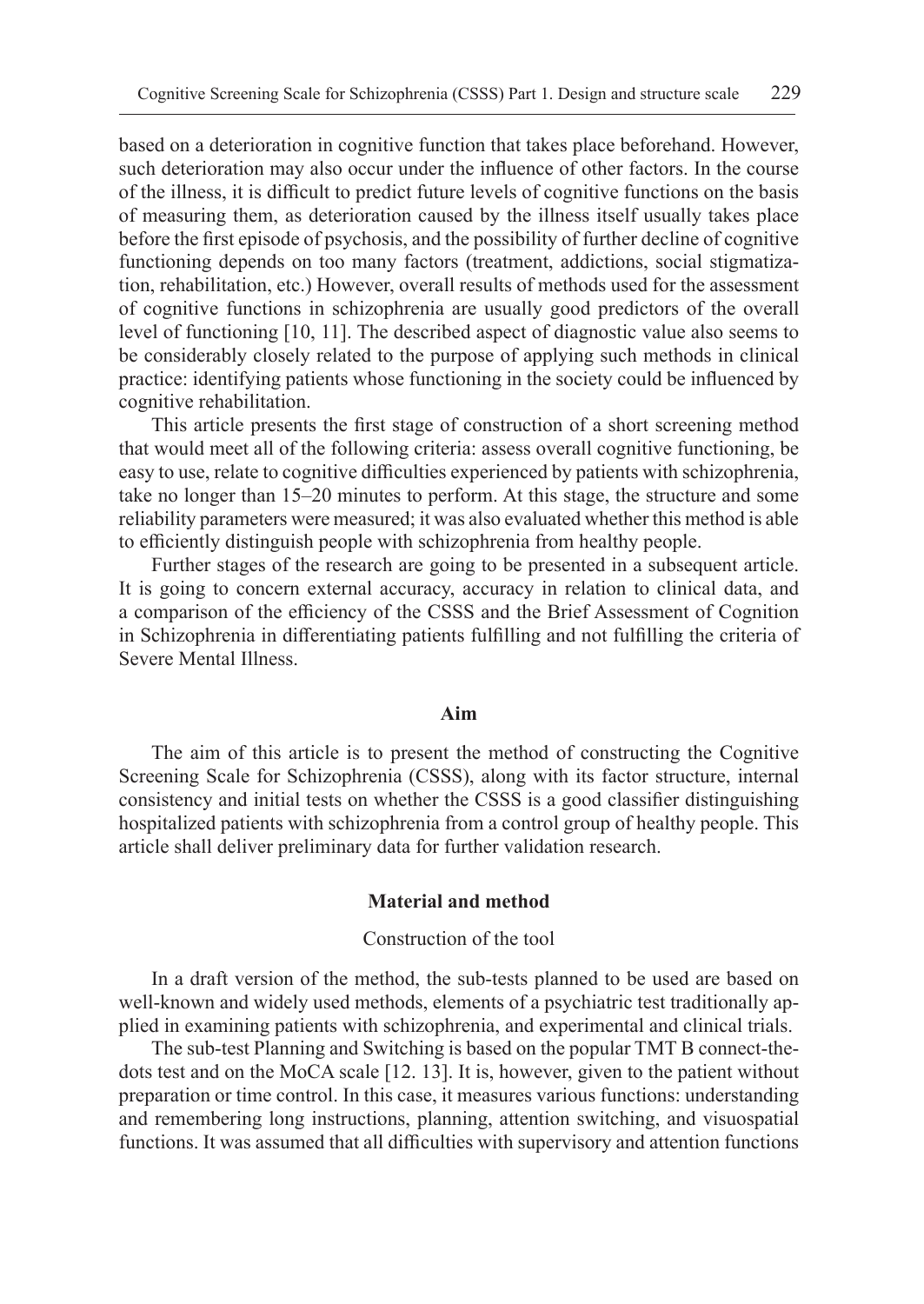should be reflected in the score. Correct execution of the task without intervention of the assessor results in receiving 2 points, and correct execution with one mistake corrected by the assessor – 1 point. The need for more interventions to be made or incorrect execution of the task results in no points received.

In the Linguistic Learning sub-test, the participant has 3 attempts to learn a list of 8 words read out loud by the assessor. If the participant repeats all 8 words in the third trial, they receive 2 points, and for 6 or 7 words – 1 point. A smaller number of correct answers is not awarded with any points. In one of the next parts of the scale, the participant is asked to recall the memorized material learned in this sub-test – for which separate points are given (Memory-Recalling from Memory sub-test).

The Attention sub-test is inspired by "go/no-go" trials. Along with the sub-test Inhibitory control, it is derived from the Frontal Assessment Battery method [14]. The participant is taught to react in such a way that when the assessor makes two taps with a pencil, the task of the participant is to tap once. When the assessor taps once, the participant should tap twice. Afterwards comes a series of mixed signals, to which the participant is supposed to react properly. More than two mistakes result in no points granted, for one mistake the participant gets 1 point, and if no mistakes were made  $-2$  points.

The next sub-test [14] (Inhibitory Control) is built in the same way as the previous one, but the participant is taught to react differently to the same stimuli – to reply with one tap in response to one signal from the assessor, and no taps in response to a double signal from the assessor. Afterwards comes a series of signals with the same rules of scoring as in the previous test.

In the part Mechanical Memory, the participant learns 3 series of numbers consisting of 4, 5 and 7 digits forward and 2 series of numbers (4 and 5 digits) backwards. Correct repetition of 4 or 5 series results in 2 points granted, 3 correct series – 1 point, and less than 3 series – 0 points.

The purpose of the sub-test Reasoning through Analogy, inspired by experimental and clinical trials, is to deliver rough information about operating on concepts. The participant is given two trials consisting of sentences to be finished. The sentences include relations between concepts, and the task of the participant is to choose some of the words given in order to create an analogical conceptual relation. The participant can receive 1 point for each correct analogy. This means that in this sub-test, it is possible to receive between 0 and 2 points.

The sub-test Creating General Concepts. Concepts are presented to the participant in pairs. For each pair, the participant is supposed to create a general concept. In case of an accurate, correct answer, the participant receives 1 point. If the answer is correct but incomplete or too specific – 0.5 points. If the final score is not an integer, it should be rounded up to the nearest integer. In this sub-test the participant can receive between 0 and 2 points.

The Abstract Reasoning sub-test consists of two proverbs, often used in psychiatric trials for clinical examination of reasoning disorders. The nature of this sub-test makes its evaluation the most subjective one. Answers that reflect the sense of the proverb to the fullest are awarded with 1 point. Answers that partly reflect the sense, or in an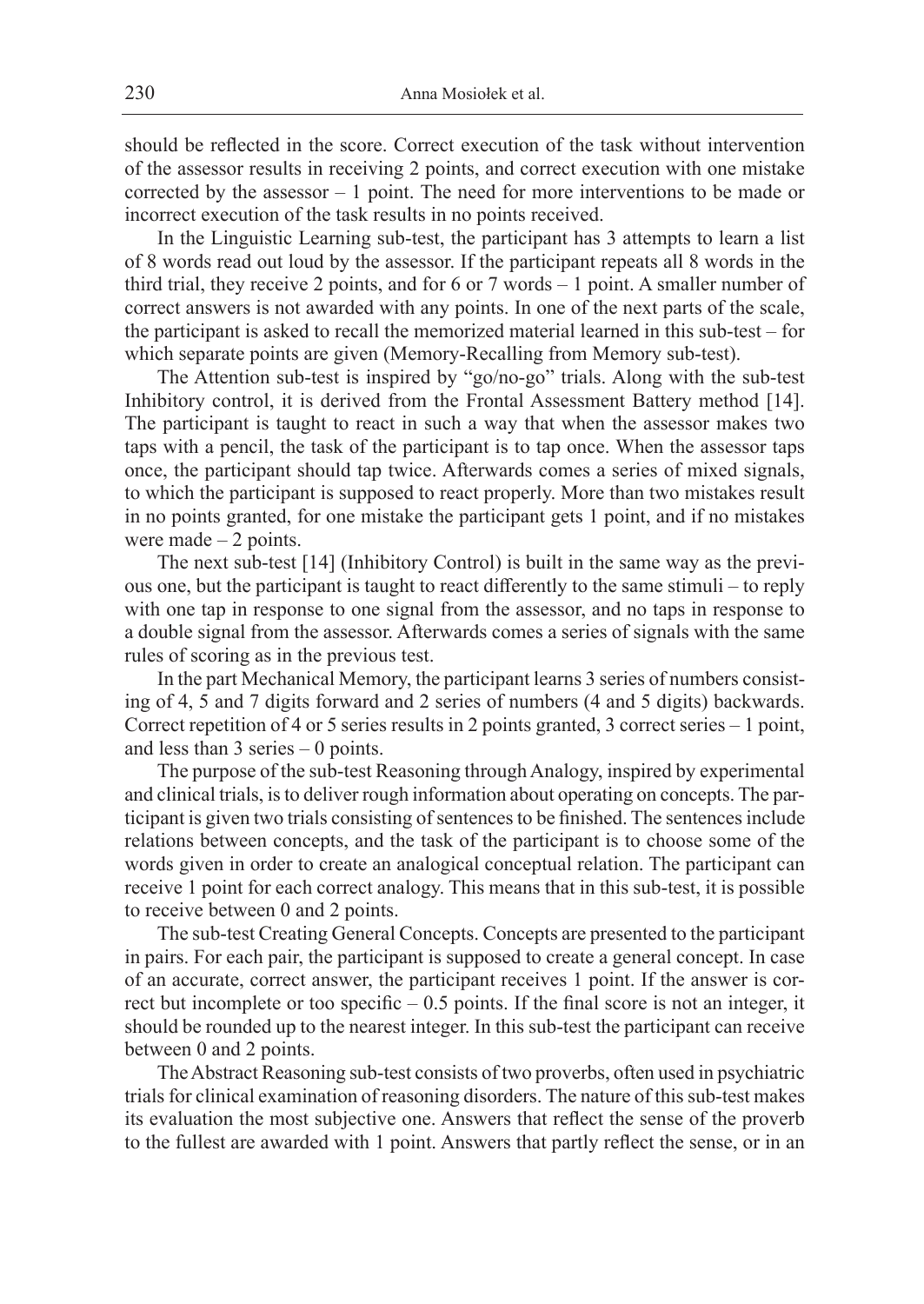overly specific yet generally correct way, are awarded with 0.5 points. If the score is not an integer, it should be rounded up to the nearest integer. The score in this test is always between 0 and 2 points.

In the assessment of visual constructive functions (the Visual Constructive Functions sub-test), the participant's task is to copy a complex figure shown on a sheet of paper. The task of the participant is both to correctly reproduce the spatial aspect of the figure [13] and to notice peripheral elements like in the Rey Complex Figure Test [15]. Creation of the figure requires planning, efficient perception and perceptional structuration. Complete, mistake-free and accurate reproduction of the figure is awarded with 2 points. Any single mistake, in the central or in the peripheral figure, results in granting 1 point for the task in total. In case of two or more mistakes (regardless if in the central or peripheral figure), there are no points for this task.

In the Verbal Fluency sub-test, the aim is to list as many words starting with the letter A and as many sharp objects as possible. 60 seconds are given for the execution of each of those tasks. The speed of actualization of words is reflected in the amount of words spoken in the course of 60 seconds. It is possible to receive a maximum of 2 points for this sub-test (1 point for 11 and more words starting with A, and 1 point for 9 and more sharp objects).

The last sub-test is Memory-Recalling from Memory, related to the material learned in the sub-test Linguistic Learning. The participant's task is to recall as many of the 8 words learned in that sub-test as possible. The participant receives 2 points for recalling 7 or 8 words correctly, and 1 point for 5 or 6 words. No points are granted for 5 words or less. It is possible to receive a maximum of 2 points.

The results of all sub-tests are added up to calculate an overall score. In the draft version of the method, participants could receive between 0 and 22 points.

#### The study group

In order to determine the final number of sub-tests and the factor structure of the scale, 160 people were tested. The clinical group consisted of 124 people hospitalized due to schizophrenia, examined in the state of remission before being discharged from the Department of Psychiatry in the Faculty of Health Sciences of the Medical University of Warsaw. 45.6% of the group were women, and 54.4% were men. In the control group ( $N = 36$ ), the percentage of men and women was 40% and 60% respectively. The mean age in the clinical group was  $41.4$  years (SD = 12.8), and in the control group 34.2 years  $(SD = 14.36)$ .

The tests were conducted individually by trained psychologists working in one of the units of the Department. Their training included conducting the scale, assessment criteria, as well as manner and conditions of running the test (psychologist's office, silence, patient in euthymia). Nosological diagnoses of schizophrenia were made or confirmed on the basis of an interview, psychiatric observations, and psychological test methods conducted by the staff of the Department, based on the criteria of ICD-10. Supervision of the diagnosis was performed by the head physician of the Unit. The Bioethical Commission of the Medical University of Warsaw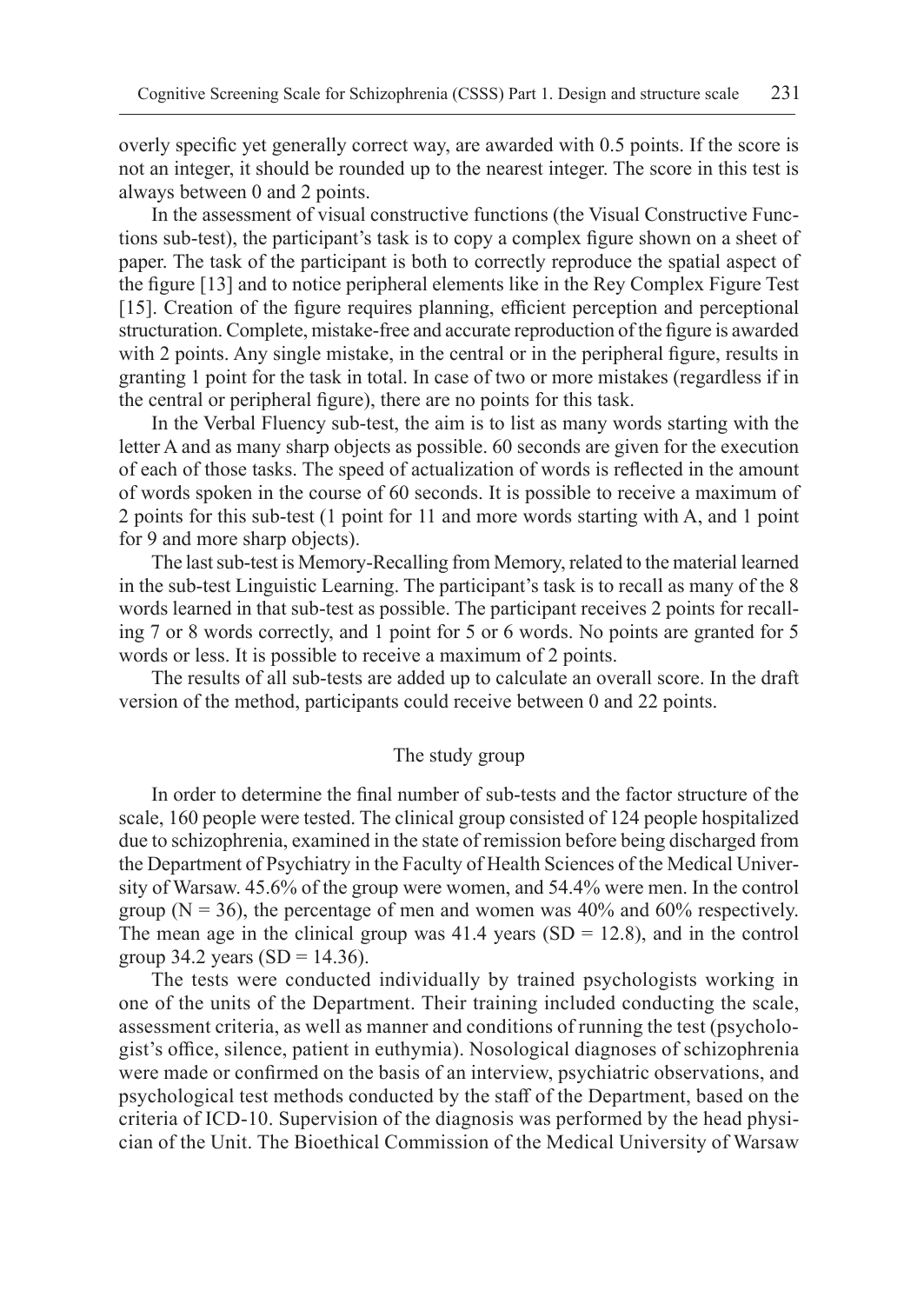was informed about the study and has not submitted any claims concerning the method or study material.

#### Statistical analyses

The following software was used to analyze the data: StatSoft STATISTICA10, PASW Statistics 18, jMetrik and AMOS. Descriptive statistics of obtained data were calculated and a confirmatory factor analysis was performed. Item Response Theory analysis and internal consistency analysis were conducted with the help of several coefficients. The diagnostic value of the CSSS as a classifier in differentiating patients from the clinical group from people from the control group was verified with the use of a ROC curve and an analysis of cut-off points.

#### **Results**

Analyses of cross-correlations of the results of individual sub-tests, and of the results of sub-tests with the overall score suggest that nearly all of the sub-scales of the method correlate significantly with each other, as well as significantly (and quite strongly) correlate with the overall score.

A single factor structure of the method was presumed, taking into consideration that simple sub-tests that the scale consists of, their potential contribution to the overall result and the scoring method may cause this scale to actually measure overall cognitive ability, just like similar methods. This assumption was verified with the use of confirmatory factor analysis (CFA) performed in the clinical group ( $N = 124$ ). In the first place, the basic model was tested – assuming, as mentioned previously, a single factor structure of the method. The Mardio index did not suggest that the distribution was different from normal, so the Maximum Likelihood (ML) method was applied. Obtained indexes of matching the model with the data were unsatisfactory ( $\chi^2$  = 76.40; df = 44; p = 0.02, RMSEA = 0.07, LO 90 = 0.04, HI 90 = 0.10,  $PCLOSE = 0.06$ . Verification of MI modification indexes resulted in the necessity to free a covariance of variable specificity. This allowed to achieve better indexes of matching the model with the data ( $\chi^2$  = 48,14; df = 40; p = 0.17; RMSEA = 0.04, LO  $90 = 0.00$ , HI  $90 = 0.07$ , PCLOSE = 0.62). It was presumed that the correlated specific variance of individual variables was consistent with the nature of the method. The following covariances of sub-test results (in pairs) were detected: Planning and Switching – Reasoning through Analogy (0.28), Planning and Switching – Verbal Fluency (0.22), Reasoning through Analogy – Creating General Concepts (0.20), Visual Constructive Functions – Recalling from memory (-0.35). Table 2 below presents all other goodness of fit indicators.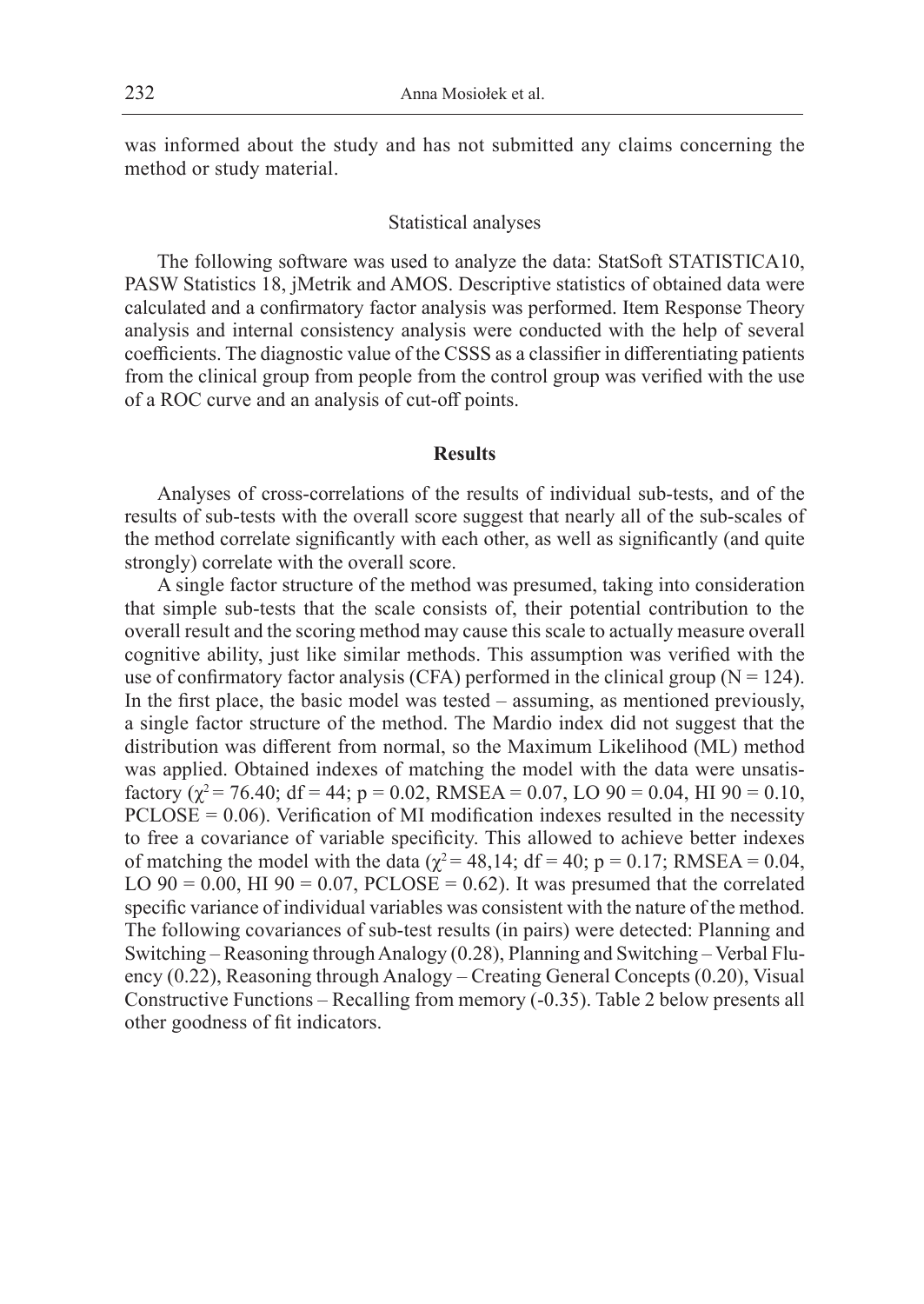|                                                                                                                             | <b>lstoT</b>                  | $0.70*$                   | $0.58*$            | $0.46*$          | $0.55*$            | $0.58*$           | $0.60*$                      | $0.53*$                  | $0.64*$                  | $0.54*$                          | $0.68*$        | $0.56*$                  |
|-----------------------------------------------------------------------------------------------------------------------------|-------------------------------|---------------------------|--------------------|------------------|--------------------|-------------------|------------------------------|--------------------------|--------------------------|----------------------------------|----------------|--------------------------|
|                                                                                                                             | Recalling from Memory         | $0.35*$                   | $0.40*$            | $0.25*$          | $0.24*$            | $0.24*$           | $0.28*$                      | $0.12*$                  | $0.24*$                  | $0.14*$                          | $0.37*$        |                          |
|                                                                                                                             | Fluency                       | $0.50*$                   | $0.32*$            | $0.28*$          | $0.23*$            | $0.32*$           | $0.33*$                      | $0.34*$                  | $0.41*$                  | $0.37*$                          | $\overline{ }$ |                          |
|                                                                                                                             | Visual Constructive Functions | $0.43*$                   | $0.17*$            | $0.30*$          | $0.24*$            | $0.18*$           | $0.37*$                      | $0.30*$                  | $0.25*$                  |                                  |                |                          |
|                                                                                                                             | poinoses Reasoning            | $0.39*$                   | $0.39*$            | $0.24*$          | $0.19*$            | $0.35*$           | $0.28*$                      | $0.36*$                  | $\overline{\phantom{0}}$ |                                  |                |                          |
| $-$ in clinical and control groups (N = 160)                                                                                | Creating Concepts             | $0.24*$                   | $0.34*$            | $0.31*$          | $0.27*$            | $0.2^{*}$         | $0.37*$                      |                          |                          |                                  |                |                          |
|                                                                                                                             | Reasoning through Analogy     | $0.49*$                   | $0.20*$            | $0.24*$          | $0.24*$            | $0.27*$           |                              |                          |                          |                                  |                |                          |
|                                                                                                                             | Mechanical Memory             | $0.29*$                   | $0.36*$            | $0.22*$          | $0.35*$            |                   |                              |                          |                          |                                  |                |                          |
|                                                                                                                             | Inhibitory Control            | $0.31*$                   | $0.30*$            | $0.33*$          |                    |                   |                              |                          |                          |                                  |                |                          |
|                                                                                                                             | noitnettA                     | $0.22*$                   | $0.26*$            |                  |                    |                   |                              |                          |                          |                                  |                |                          |
|                                                                                                                             | Linguistic Learning           | $0.21*$                   | ᡪ                  |                  |                    |                   |                              |                          |                          |                                  |                |                          |
|                                                                                                                             | Planing and Switching         |                           |                    |                  |                    |                   |                              |                          |                          |                                  |                |                          |
| Table 1. Correlation coefficients (Spearman's rho) between individual sub-tests and between sub-tests and the overall score |                               | Planning and<br>Switching | inguistic Learning | <b>Attention</b> | Inhibitory Control | Mechanical Memory | Reasoning through<br>Analogy | <b>Creating Concepts</b> | Abstract Reasoning       | Visual Constructive<br>Functions | Fluency        | Recalling from<br>Memory |

Spearman's BD rank order correlation removed by pairs;  $*$  marked correlations are significant with  $p < 0.05$ Spearman's BD rank order correlation removed by pairs; \* marked correlations are significant with p < 0.05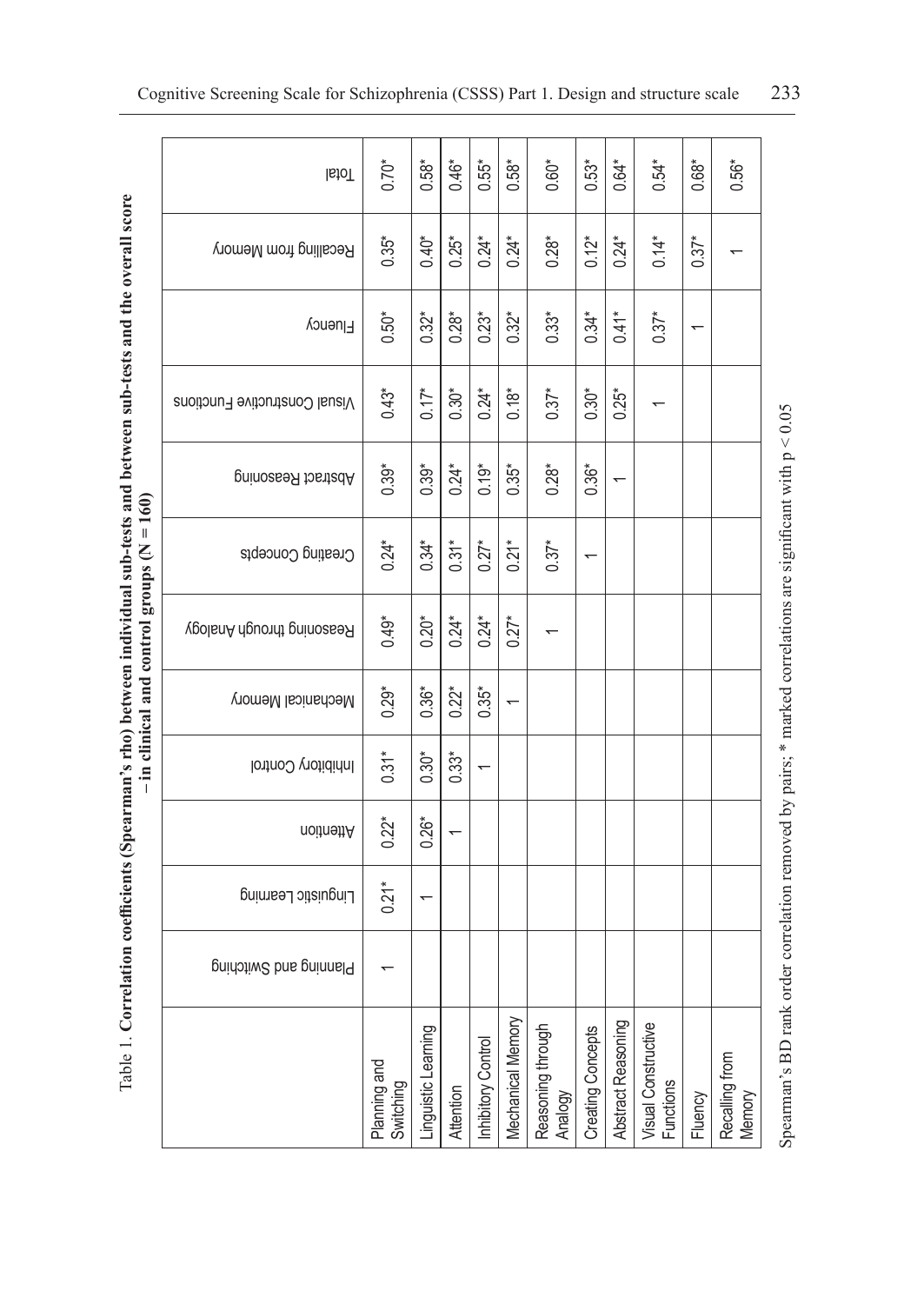| Goodness of fit indicators     | Model with free covariance | Basic model |         |
|--------------------------------|----------------------------|-------------|---------|
| $X2$ degrees of freedom        | Cmin/df                    | 1.736       | 1.203   |
| Comparative Fit Index          | <b>CFI</b>                 | 0.864       | 0.966   |
| Goodness of Fit Index          | GFI                        | 0.905       | 0.939   |
| Adjusted Goodness of Fit Index | <b>AGFI</b>                | 0.858       | 0.900   |
| Standardized RMR               | <b>SRMR</b>                | 0.069       | 0.056   |
| Normed Fit Index               | <b>NFI</b>                 | 0.740       | 0.836   |
| Relative Fit Index             | <b>RFI</b>                 | 0.675       | 0.775   |
| P value of close fit           | <b>PCLOSE</b>              | 0.066       | 0.620   |
| Default model                  | <b>AIC</b>                 | 120.402     | 100.140 |
| Saturated model                | <b>AIC</b>                 | 132.000     | 132.000 |
| Independence model             | <b>AIC</b>                 | 316.001     | 316.001 |

Table 2. **Indicators of matching the model with the data. Comparison of the basic model** and the model with free covariance  $(N = 124)$ 

An analysis of differences in goodness of fit indexes between individual models was also conducted (Table 3).

| Model                      | NFI Delta1 | RFI rho1 | IFI Delta2 | TLI rho2 | CFI   |
|----------------------------|------------|----------|------------|----------|-------|
| Model with free covariance | 0.836      | 0.775    | 0.968      | 0.953    | 0.966 |
| Basic model                | 0.740      | 0.675    | 0.870      | 0.831    | 0.864 |

Table 3. **Comparison of goodness of fit indexes to the data – differences (** $N = 124$ **)** 

NFI – Normed Fit Index; RFI – Relative Fit Index; IFI – Incremental Fit Index; TLI – Tucker-Lewis index (non-normed fit index); CFI – Comparative Fit Index

Chart 1 presents the model with better parameters (the model with free covariance), along with factor loadings.

Satisfactory values of factor loadings were achieved. No factor loading obtained a value lower than 0.40, although two subscales – Abstract Reasoning and Reasoning through Analogy, achieved a result barely over 0.40. The decision to keep or remove those test positions has been postponed for later, after further analyses are performed.

The next step taken in the process of constructing the scale was an IRT analysis of difficulty and differentiating power of test items (Table 4).

Medians obtained during the analysis of difficulty of individual sub-tests suggest that the most difficult items of the scale are the sub-tests: Memory-Recalling, Abstract Reasoning and Mechanical Memory. The easiest tests are: Attention, Creating General Concepts, Reasoning through Analogy and Visual Constructive Functions. Sub-tests of medium difficulty are: Planning and Switching, Linguistic Learning, Inhibitory Control and Verbal Fluency. Tests of medium difficulty have the highest differentiating power.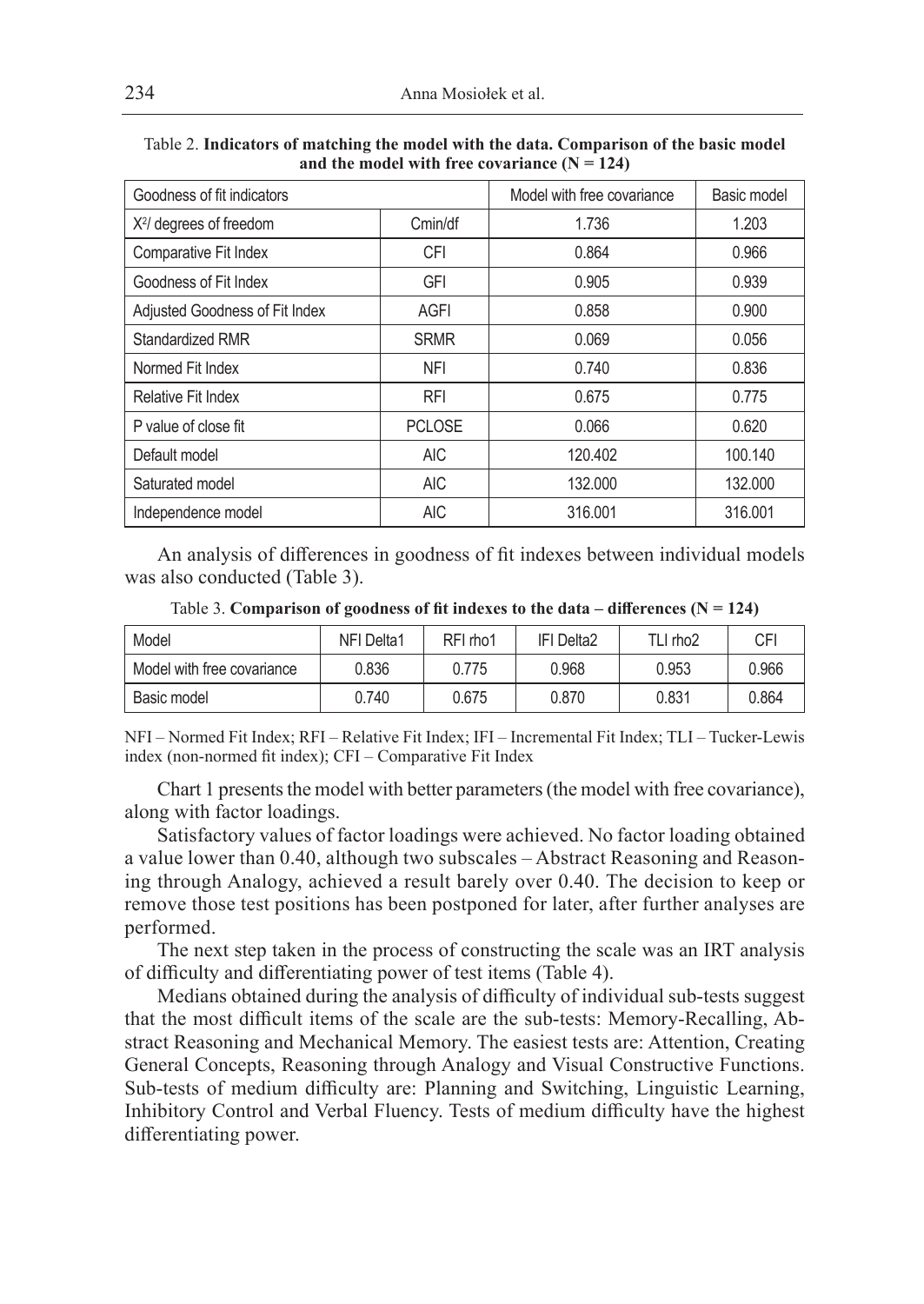

 $\chi^2$  = 48.140 df = 40 p = 0.177 RMSEA = 0.041

#### Figure 1. **Model with factor loadings**

PiP – Planning and Switching; UWJ – Linguistic Learning; U – Attention; KI – Inhibitory Control; PM – Mechanical Memory; MpA – Reasoning through Analogy; TPN – Creating General Concepts; MA – Abstract Reasoning; FWK – Visual Constructive Functions; FS – Verbal Fluency; PW – Memory-Recalling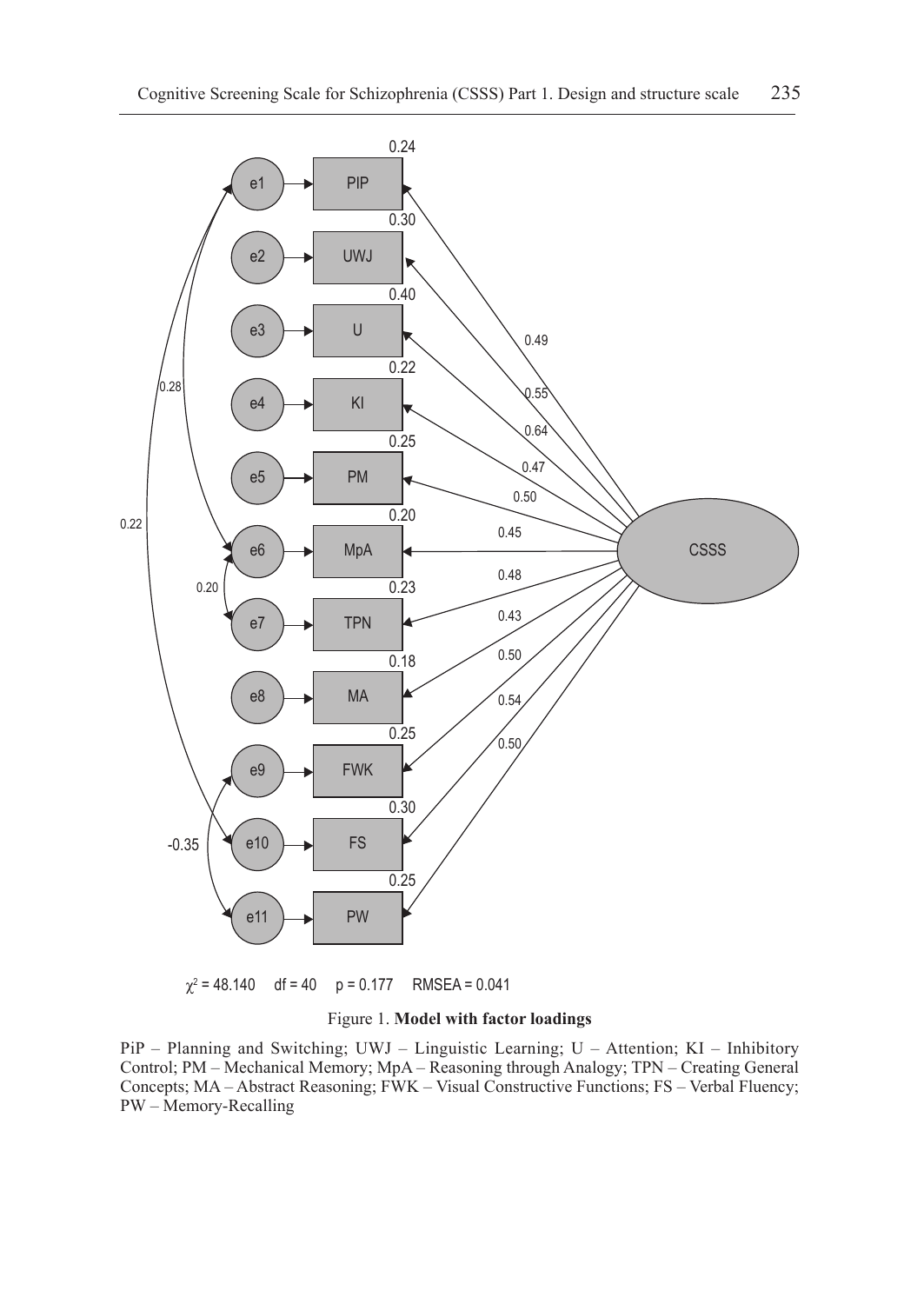| Sub-test                             | Difficulty | <b>SD</b> | Differentiating power |  |
|--------------------------------------|------------|-----------|-----------------------|--|
| Planning and Switching               | 1.06       | 0.94      | 0.59                  |  |
| Linguistic Learning                  | 1.15       | 0.73      | 0.56                  |  |
| Attention                            | 1.63       | 0.74      | 0.47                  |  |
| Inhibitory Control                   | 1.34       | 0.91      | 0.47                  |  |
| <b>Mechanical Memory</b>             | 0.86       | 0.82      | 0.45                  |  |
| Reasoning through Analogy            | 1.49       | 0.74      | 0.52                  |  |
| <b>Creating General Concepts</b>     | 1.58       | 0.67      | 0.48                  |  |
| Abstract Reasoning                   | 0.65       | 0.76      | 0.50                  |  |
| <b>Visual Constructive Functions</b> | 1.46       | 0.73      | 0.46                  |  |
| Verbal Fluency                       | 0.82       | 0.79      | 0.57                  |  |
| Memory-Recalling                     | 0.55       | 0.73      | 0.44                  |  |

Table 4. **IRT analysis of sub-tests in the CSSS (N = 160)**

SD–standard deviation

All values of the studied coefficients turned out to be close to 0.83, which indicates satisfactory internal consistency of a single factor structure of the method (Table 5). Performed analyses of internal consistency coefficients showed a reduction of the reliability coefficient after the removal of any of the individual test items.

Table 5. **Reliability understood as internal consistency and standard error** of the mean SEM  $(N = 160)$ 

| Method                          | Value of the coefficient | <b>SEM</b> |
|---------------------------------|--------------------------|------------|
| Guttman's L <sub>2</sub>        | 0.834                    | 2.136      |
| Cronbach's Alpha                | 0.830                    | 2.158      |
| <b>Feldt-Gilmer Coefficient</b> | 0.833                    | 2.144      |
| Feldt-Brennan Coefficient       | 0.834                    | 2.145      |
| Raju's Beta                     | 0.830                    | 2.158      |

The conducted analysis of Mantel-Haenszel differential item functioning (DIF) showed that all of the sub-tests obtained an AA classification level (poor differentiation between people with schizophrenia and healthy people). Bearing in mind the described tendency, an attempt was made to examine the cumulative differentiating power of the overall score, which, as the only indicator of the screening method, should have the power to differentiate the clinical group from the control group. For that purpose, an ROC curve analysis was performed.

The ROC curve analysis was conducted in three stages. At first, the ROC curve was created for an average result of tests considered the most difficult (Memory-Recalling, Abstract Reasoning and Mechanical Memory sub-tests). The same operation was then performed for the easiest tests (Attention, Creating General Concepts, Reasoning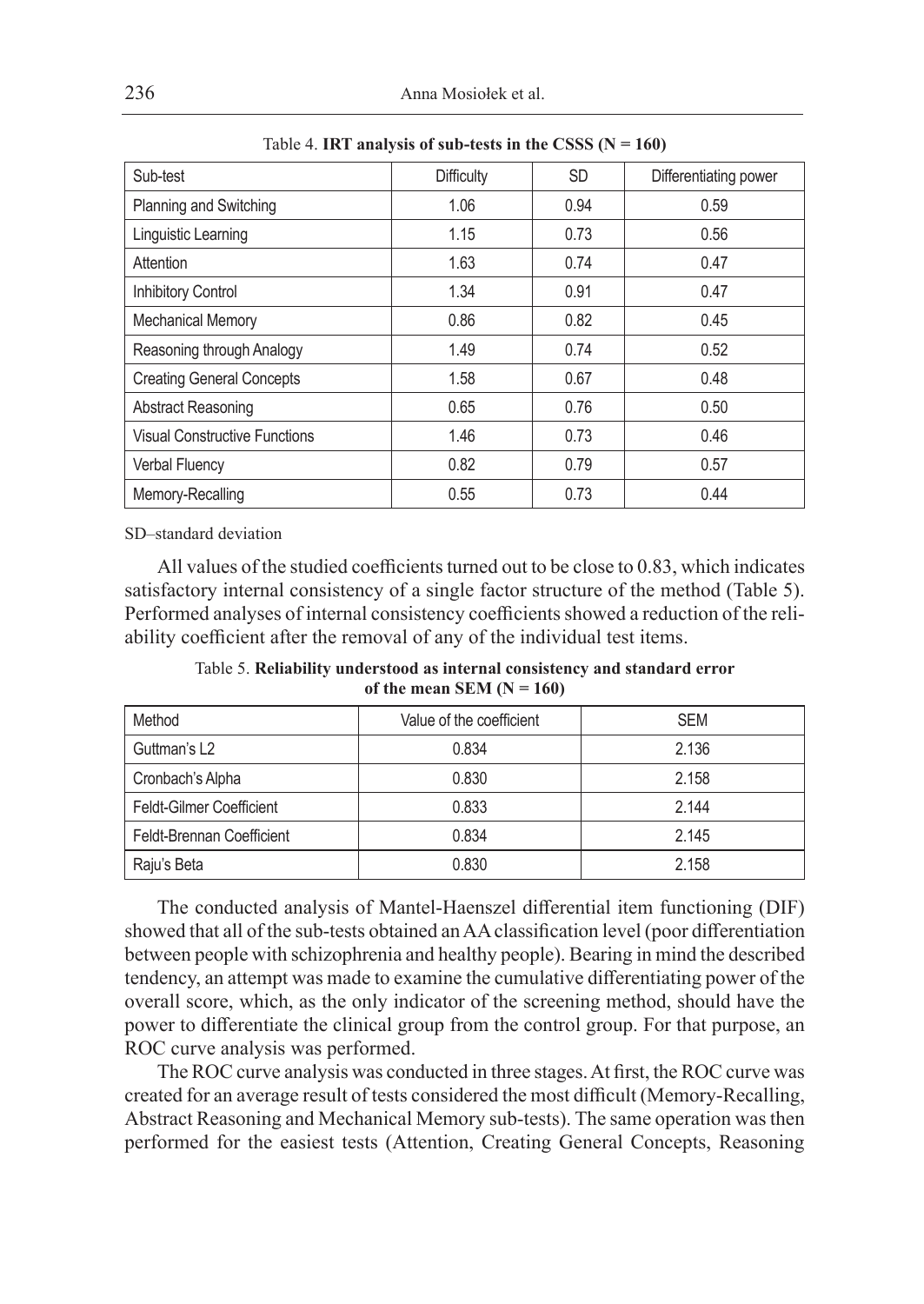through Analogy and Visual Constructive Functions). The most difficult and the easiest tests differentiated patients ( $N = 124$ ) from the control group ( $N = 36$ ) with similar precision (AUC =  $0.78$  and AUC =  $0.71$ , respectively). The sum of results of all 11 test positions has better differentiating properties (AUC =  $0.83$ , SEM =  $0.04$ , p =  $0.00$ , confidence interval 0.75–0.91). The difference between values of the  $\chi^2$  calculated for both models was 28.26. The model with free covariance turned out to be better fit to the data ( $\chi^2 = 48.14$ ; p = 1.77) in comparison with the initial model ( $\chi^2 = 76.40$ ; p = 0.00).

The area under the ROC curve was then calculated, while eliminating sub-tests one by one (starting from the lowest factor loading, then according to the difficulty criterion). In every case, the values of AUC were decreasing. This was the final argument in favor of keeping the version of the scale with eleven tests. The factor measured by the scale explains 37% of the variance of results.

The mean overall score of the CSSS in the group of people with schizophrenia was 11.40 (SD = 4.90), and in the control group – 17.08 (SD = 3.55). The distribution of results in both groups was different than normal (Shapiro-Wilk test < 0.05). The intergroup difference proved to be statistically significant (Mann-Whitney U test  $= 745.00$ ; p  $= 0.00$ ).

## **Discussion and conclusions**

The aim of the Cognitive Screening Scale for Schizophrenia is to identify people with cognitive impairments in the course of schizophrenia, who experience a decline in overall functioning due to cognitive difficulties. The research presented in this paper concerns more basic matters: structure of the method and certain aspects of reliability.

The results of all sub-tests appear to have a significant, considerably strong relation with the overall result of the scale; a large majority of the sub-tests have significant correlations with one another. The confirmatory factor analysis confirmed the presumed single factor structure of the method. A score lower than 16 points out of a maximum of 22 points shows 86% sensitivity and 70% specificity in identifying the schizophrenia diagnosis, as compared to the group of healthy people. The differentiating power of individual items shows moderate variability, and according to the criteria of differential item functioning evaluation, all of them individually do not have the power to accurately differentiate people with schizophrenia from healthy people. One of the possible explanations of this could be an insufficiently small number of examined persons. Another explanation could be the fact that cumulative differentiating power is demonstrated in the overall score, which in the end is going to be the only indicator from the test subject to interpretation. Insufficient specificity does not seem to be a substantial flaw considering the purpose, for which the method was created. A false positive result should be verified in further, more accurate psychological trials, to which the patient should be directed after obtaining a low score in the CSSS.

For the purpose of the creation of this method to be fulfilled – identifying patients, in which cognitive impairments are related to a deterioration in functioning and the need of further diagnostics, this method should still be thoroughly tested with regard to its theoretical and external accuracy. Further stages of research are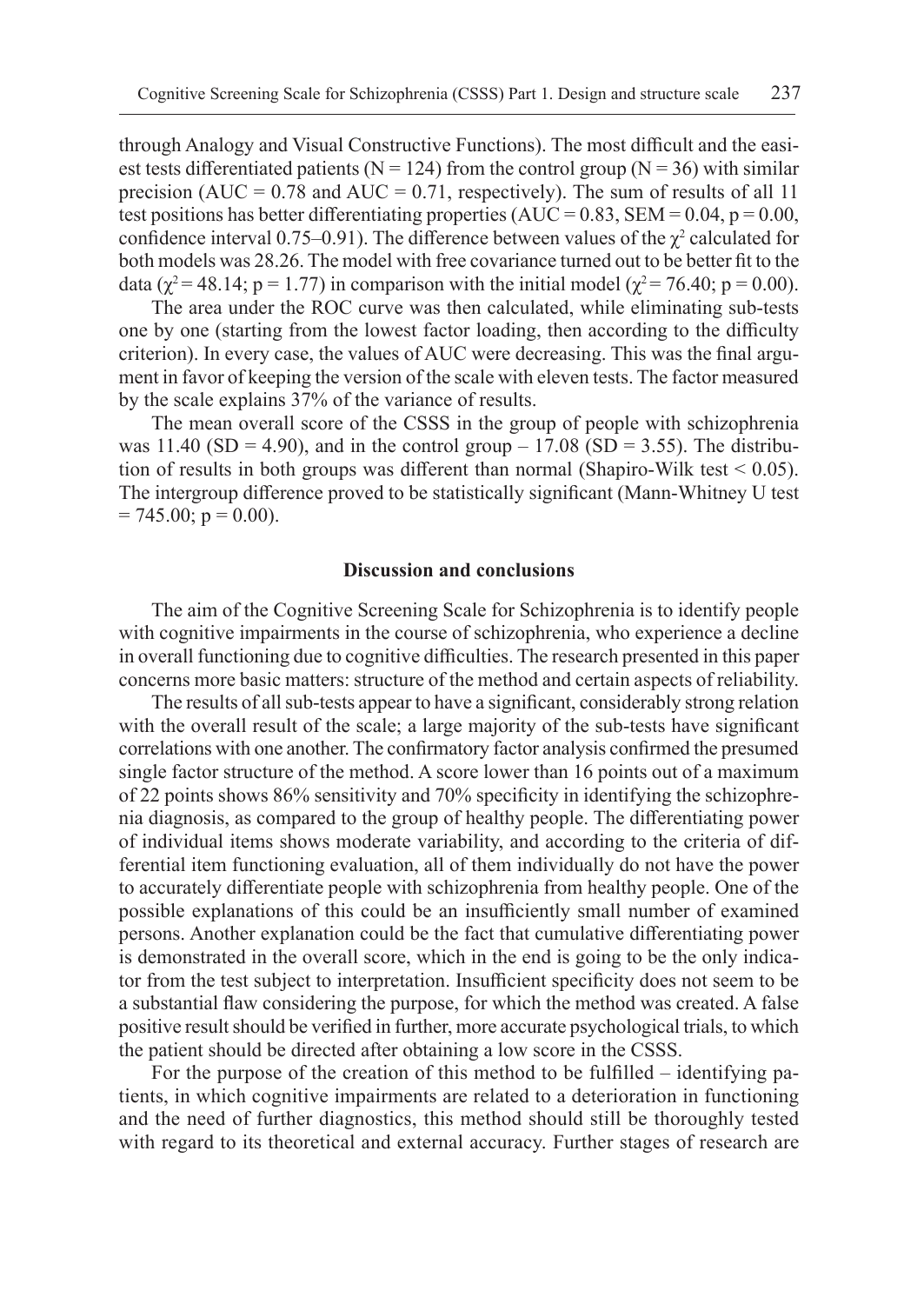going to consist of verifying the accuracy of the tool by correlating the results of the CSSS with the results of a more complex BACS scale; verification of the efficiency of both methods in differentiating people meeting the criteria of severe mental illness (SMI) from the ones not meeting the criteria, and verification of the relation between the results of the scale with overall functioning scales and information about the course of the illness.

The described method is not free from limitations. A significant limitation is the fact that most people with schizophrenia are hospitalized patients. Attempts were made to include only people in a stabilized mental state in the clinical group, but that does not change the fact that the trial might not be sufficiently representative for the population of people suffering from schizophrenia.

In conclusion, research on the structure and reliability of the CSSS suggests that it is essential to perform its further validation in the aspect of its accuracy in identifying cognitive impairments in people with schizophrenia.

#### **Acknowledgements**

*We would like to thank Ewa Narkiewicz-Nejno, Ada Nowakowska, Paulina Małachowska, Agata Trzos and Anna Wiśniewska for their help in conducting our research.*

## **References**

- 1. Zipursky RB, Reilly TJ, Murray RM. *The myth of schizophrenia as a progressive brain disease.*  Schizophr. Bull. 2013; 39(6): 1363–1372.
- 2. Sharma T. *Impact on cognition of the use of antipsychotics*. Curr. Med. Res. Opin. 2002; 18: 13–17.
- 3. McCleery A, Ventura J, Kern RS, Subotnik KL, Gretchen-Doorly D, Green MF. et al. *Cognitive functioning in first-episode schizophrenia: MATRICS Consensus Cognitive Battery (MCCB) Profile of Impairment.* Schizophr. Res*.* 2014; 157: 33–39.
- 4. Scrimali T. *Entropy of mind and negative entropy. A cognitive and complex approach to schizophrenia and its therapy.* London: Karnac Books; 2008.
- 5. Keefe RSE, Goldberg TE, Harvey PD, Gold JM, Poe MP, Coughenour L. *The Brief Assessment of Cognition in Schizophrenia: reliability, sensitivity, and comparison with a standard neurocognitive battery.* Schizophr. Res. 2004; 68: 283–297.
- 6. Jedrasik-Styła M, Ciołkiewicz A, Denisiuk M, Linke M, Parnowska D, Gruszka A. et al*. MAT-RICS consensus cognitive battery – standard for the assessment of cognitive functions in clinical trials in schizophrenia*. Psychiatr. Pol. 2012; 46(2): 261–271.
- 7. Horton AM, Alana S. *Validation of the Mini-Mental State Examination*. Int. J. Neurosci. 1990; 53(2–4): 209–212.
- 8. Musso MW, Cohen AS, Auster TL, McGovern JE. *Investigation of the Montreal Cognitive Assessment (MoCA) as a cognitive screener in severe mental illness*. Psychiatry Res. 2014; 220  $(1-2): 664-668.$
- 9. Preda A, Adami A, Kemp AS, Nguyen D. *MoCA: A screening instrument for the assessment of cognition in schizophrenia*. In: *Abstracts from the 13th International Congress on Schizophrenia Research*. Schizophr. Bull. 2011; 37: 225–226.